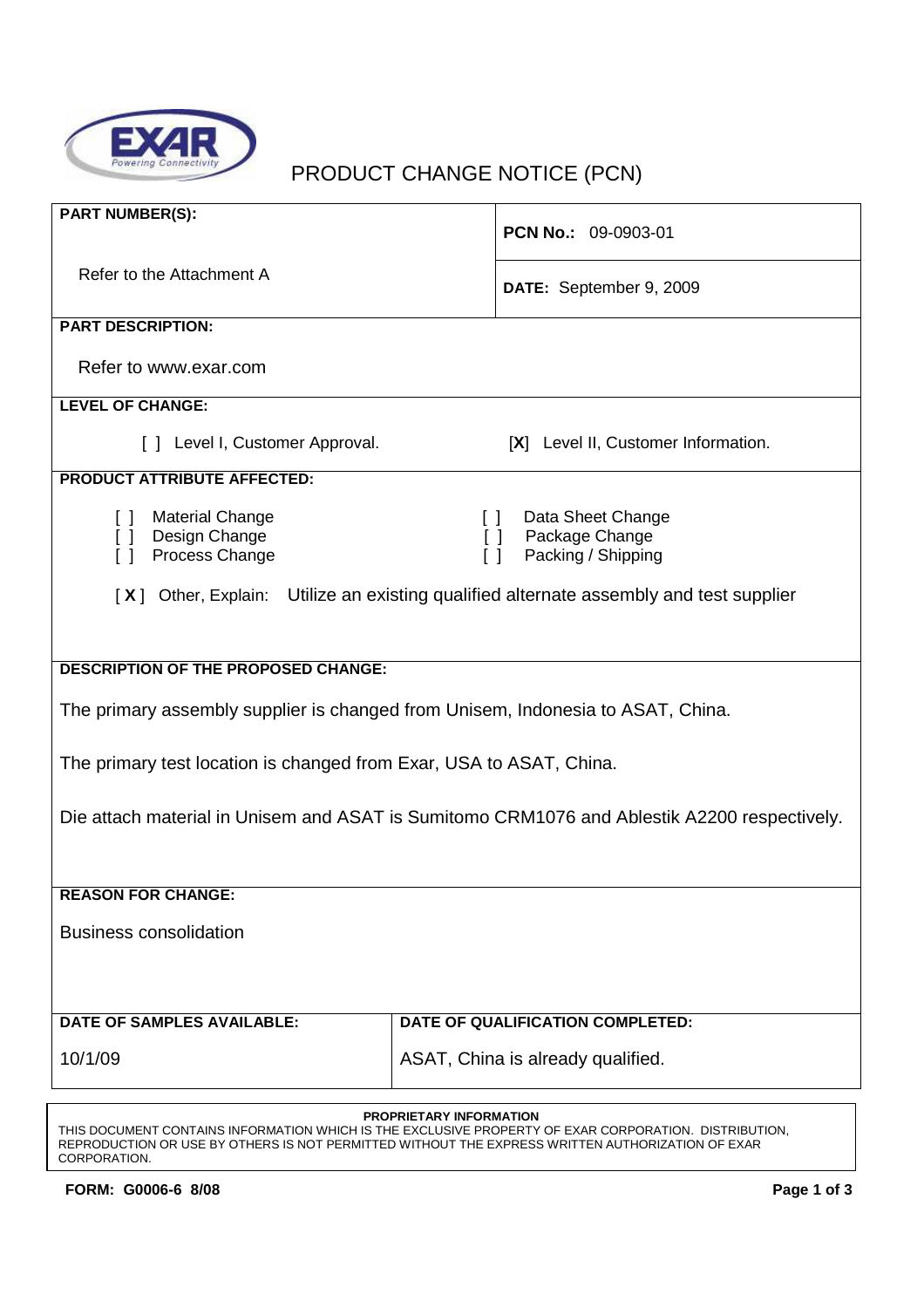

## PRODUCT CHANGE NOTICE

| <b>ESTIMATED CHANGE DATE OR DATE</b><br>CODE:                                                                                                                                                                                                              | <b>SUPPORTING DATA:</b>                             |  |
|------------------------------------------------------------------------------------------------------------------------------------------------------------------------------------------------------------------------------------------------------------|-----------------------------------------------------|--|
| 11/1/09                                                                                                                                                                                                                                                    | Reliability qualifications and correlation studies. |  |
|                                                                                                                                                                                                                                                            |                                                     |  |
| [X]<br><b>STANDARD DISTRIBUTION</b>                                                                                                                                                                                                                        | <b>CUSTOM DISTRIBUTION</b><br>$\mathsf{L}$          |  |
| PERSON TO CONTACT WITH QUESTIONS:                                                                                                                                                                                                                          |                                                     |  |
| Lisa Bedard<br><b>Exar Corporation</b><br>1 Holiday Avenue<br>West Tower, Suite 450<br>Pointe-Claire, Quebec H9R 5N3<br>Tel: (514) 429-1010 ext 210<br>Fax: (514) 695-2548<br>Please acknowledge receipt of this PCN.                                      |                                                     |  |
| Acknowledged:                                                                                                                                                                                                                                              |                                                     |  |
| Signature                                                                                                                                                                                                                                                  |                                                     |  |
| <b>Printed Name</b>                                                                                                                                                                                                                                        |                                                     |  |
| Company                                                                                                                                                                                                                                                    |                                                     |  |
| <b>Title</b>                                                                                                                                                                                                                                               |                                                     |  |
| <b>Date</b>                                                                                                                                                                                                                                                |                                                     |  |
| <b>Comments:</b>                                                                                                                                                                                                                                           |                                                     |  |
| <b>PROPRIETARY INFORMATION</b><br>THIS DOCUMENT CONTAINS INFORMATION WHICH IS THE EXCLUSIVE PROPERTY OF EXAR CORPORATION. DISTRIBUTION,<br>REPRODUCTION OR USE BY OTHERS IS NOT PERMITTED WITHOUT THE EXPRESS WRITTEN AUTHORIZATION OF EXAR<br>CORPORATION |                                                     |  |